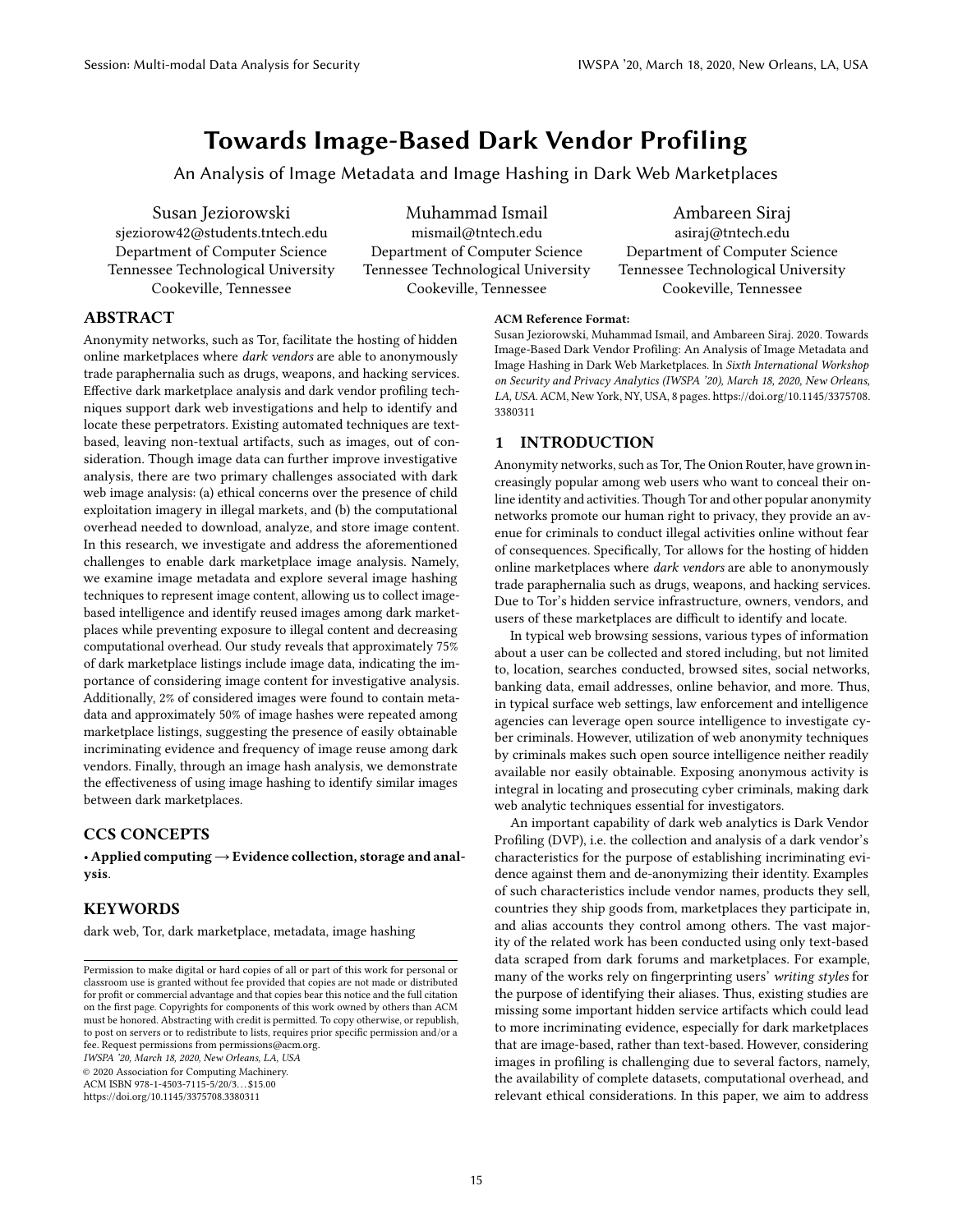these challenges to pave the road for efficient image-based DVP techniques.

In general, previous studies have avoided downloading image content due to ethical concerns, such as unintentionally accessing child pornography and other paraphernalia. In our study, we explore methods to represent image content without the need to view, download, or store images for DVP. Specifically, we examine the metadata of images and evaluate the effectiveness of storing hashes of dark marketplace images, rather than the image content. This avoids unintentional exposure to child obscenity and, at the same time, saves computational resources. The nature of hashing allows for large amounts of data to be represented in short character streams. Thus, it is a natural candidate for representing large amounts of image data without the need to store the actual image content. Classic hashing algorithms are also designed such that any small change in data results in a major change in the hash. Consequently, this work also examines several types of image hashing algorithms, which allow similar images to generate the same hash, even if resized, cropped, or filtered. In particular, our study analyzes images from 47 Tor-based dark marketplaces and compares four image hashing techniques to determine the most effective means to identify similar images within and between dark marketplaces, leading to DVP.

In addition, our study aims to support alias attribution, i.e. the correlation of several accounts belonging to the same vendor, using image-based data. According to Black Widow [12], a cyber intelligence gathering framework for dark web applications, there is substantial overlap between actors across dark forums, even if the forums are not based in the same language. Therefore, it is reasonable to suspect a similar overlap exists between dark marketplaces as well. Presumably, images have the potential to the identification of dark vendor aliases, since it is likely a vendor would use the same images to sell their product if they were participating on several dark marketplaces. Furthermore, images could assist in the development of incriminating evidence if they contain metadata concerning the image's author, date and time of creation, location, camera make and model, and more.

Since very few reliable datasets exist for the purpose of dark web analysis research, developing complete, reusable data is undeniably one of the largest roadblocks. For the purpose of this study, we started with a publicly available Darknet Market (DNM) Archive consisting of data scraped from 89 dark marketplaces from 2013- 2015 [6]. Despite the author's warning of potential incompleteness of each crawl, the 1.6TB dataset has been used by several researchers in a variety of work. In an attempt to address the incompleteness issue, another goal of our study is to identify the most complete and useful set of dark marketplaces from the DNM Archive to support future dark marketplace analysis research.

In summary, this research directly supports intelligence and law enforcement communities' investigative efforts in DVP by offering the following contributions: we demonstrate how more effective DVP can be achieved by including image data in the analysis of dark marketplaces; we determine the most effective image hashing technique for the identification of images repeatedly used by vendors, leading to dark vendor alias attribution; and we identify the most complete and useful set of dark marketplaces from the well known DNM Archive.

The rest of this paper is organized as follows. Section 2 describes the anonymity techniques that allow cyber criminals to conduct illegal activity online. Section 3 explores related dark web analysis studies conducted and discusses their limitations. The methodology and experimental results of this work are discussed in Sections 4 and 5 respectively, followed by a discussion of limitations and future work in Section 6. Finally, Section 7 concludes this research.

#### 2 BACKGROUND

In this section, Tor and its hidden service infrastructure is explained to illustrate the challenges in identifying owners, vendors, and users of dark marketplaces when anonymity techniques help to conceal user behavior, location, and other potentially incriminating data.

#### 2.1 Tor: The Anonymous Network

Anonymity networks, which are known as overlay networks, use software solutions deployed on top of existing infrastructure, i.e. the Internet, to map virtual links between clients and services for the creation of new virtualized network infrastructures [10]. By far, the most prevalent anonymity network is The Onion Router, Tor, developed by The Tor Project, Inc. and initially released in 2002 [7]. Typical Tor connections are based on circuits of three relay nodes - namely, an entry node, a middle node, and an exit node. When preparing a stream of data to be sent down a circuit, a user will encrypt their data three times, using each relay's public key once. As the data is passed from the entry node, to the middle node, and to the exit node, a layer of encryption is removed at each hop. Finally, once the data has reached the circuit's exit node, the data is fully decrypted and passed to the destination node. This scheme allows anonymity for the user not only by performing several rounds of encryption but also by ensuring each node is only aware of its neighboring nodes in a circuit, i.e. no node is aware of the overall end-to-end communication, ensuring clients and services are never directly connected.

Additionally, when the Tor browser is used, little to no remnants of internet activity can be forensically recovered from the device. Specifically, forensic analysis may verify whether or not the Tor browser was installed on a client computer, but not if and when it was used, nor what it was used for [13]. It is important to note that the connection between a user and an anonymity network is **not** hidden in Tor. However, the user's location and the content of the communications within the network remain concealed. Most often, the user's traffic is delivered on shared bandwidth, making it even more difficult to distinguish between individual connections.

## 2.2 Hidden Services

Tor's most distinctive feature is its ability to provide hidden services, each of which are hosted with .onion addresses [7]. Tor hidden services enable users to host anonymous, theoretically untraceable websites by implementing additional security measures. This feature enables dark marketplaces to be hosted and dark vendors to conduct criminal activity. Unlike typical Tor network connections, connections to hidden service involve additional interactions with Introduction Points and Rendezvous Points and result in six total relay nodes: one entry, one middle, and one exit node for both the client and the service [10, 11].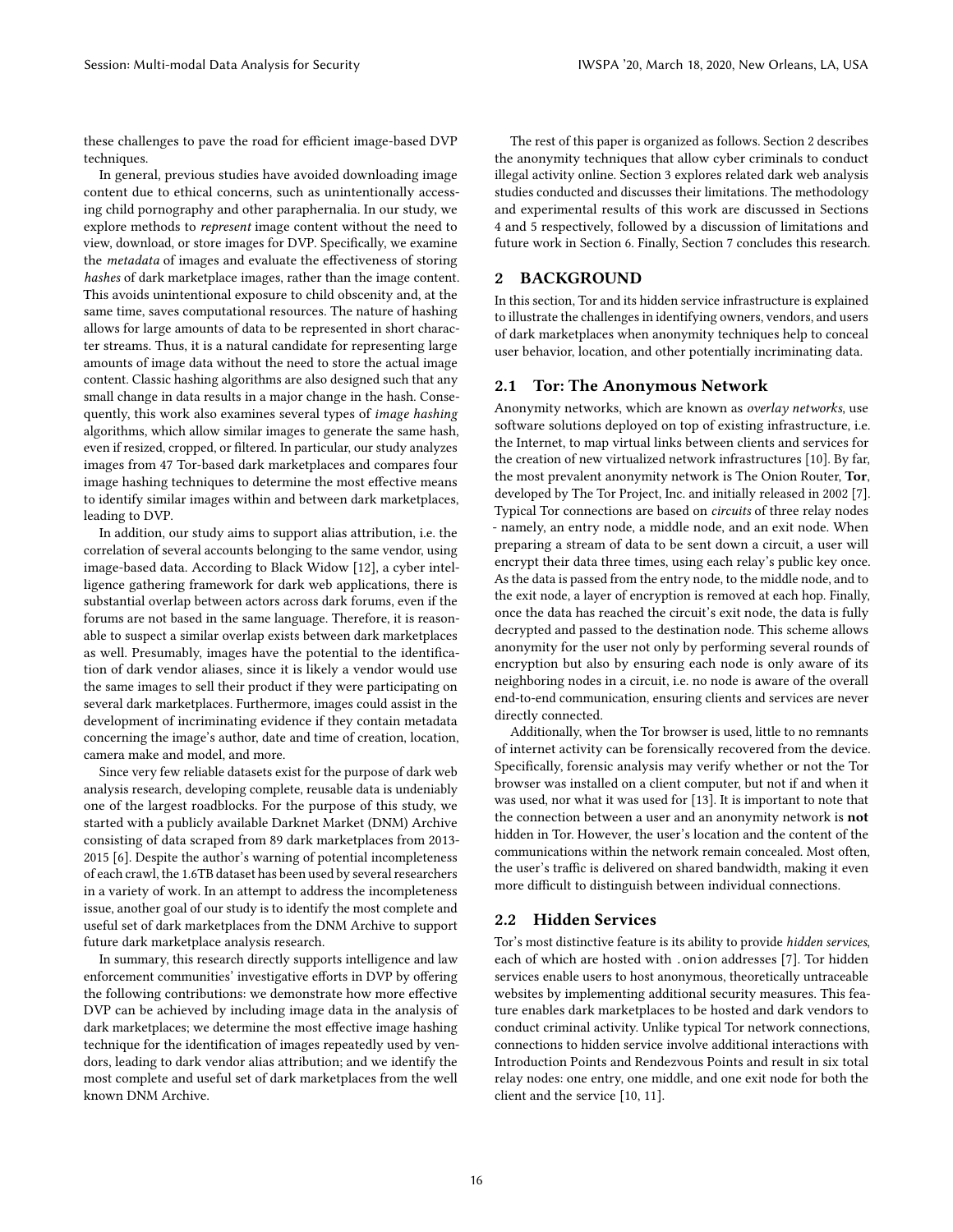With double-sided anonymity, both users and service providers are able to mask their identities, thereby disabling either party's ability to discover the other party's true location. For the anonymous community, this is a very attractive web hosting solution. In fact, it is estimated that 70,000-100,000 hidden services are running on the Tor network at any time. This statistic (and many others like it) are reported by the Tor Project [5] and accessible on their metrics portal [2].

As previously mentioned, the location of a hidden service is theoretically untraceable. However, many studies have challenged the design of the hidden service system in an attempt to de-anonymize their user base and owners. These studies will be further discussed in Section 3. Likewise, there are many cases where, leveraging user error, law enforcement has been able to successfully locate a criminal hidden server and prosecute the owner of the service subsequently.

One of the most notable such cases was that of the Silk Road anonymous marketplace take-down executed by the FBI and Europol in 2013. The Silk Road was a multi-million U.S dollar dark marketplace specialized in narcotics and controlled substances. Ultimately, the owner of this marketplace was identified by an FBI agent who was able to expose the owner's email address and full name. Despite the successful take-down, newer versions of the Silk Road became available through other hidden service operators, as shown in Figure 1. In fact, dozens, if not hundreds of similar dark marketplaces, such as the one in Figure 2, are available today, enabling the sale of paraphernalia and demonstrating the need for effective methodologies for targeting both dark marketplace administrators and vendors.

| Escrow OC OXYCODONE 40mg X 100 PILLS \$650 ESCROW<br>Price/Payment methods: \$650 / @<br>Vendor: [View Listings] drugsell3 +209, -0, 100% Level 5 ★ ★ ★ ★ ★<br>Category: Oxycodon<br>Ships From: Not Specified                          |
|-----------------------------------------------------------------------------------------------------------------------------------------------------------------------------------------------------------------------------------------|
| Escrow OC 50 Xanax 2 MG / Pharm grade / Unlimited Supply<br>Price/Payment methods: \$99 / O<br>Vendor: [View Listings] Prettypillz +2456, -12, 100% Level 10<br>☆ Silk Road League ☆<br>Category: Xanax<br>Ships From: Canada           |
| Eserow OC Weed Critical 10 grams Indoor growing BIO AAAA+<br>Price/Payment methods: \$140 / @<br>Vendor: [View Listings] Jacksh16 +650, -0, 100% Level 6 ★ ★ ★ ★ ★ ☆ Silk Road League ☆<br>Category: Weed<br>Ships From: France         |
| <b>Escrow OC 3GR PURE HEROIN ROCKS! 1ST HAND HQ</b><br>Price/Payment methods: \$115 / ○ ② ▲<br>Vendor: [View Listings] TheWizzardNL +7148, -162, 98% Level 12<br>☆ Silk Road League ☆<br>Category: Heroin.<br>Ships From: Not Specified |

Figure 1: Screenshot of Silk Road marketplace listings in October 2019 from silkroad7rn2puhj.onion.

## 3 RELATED WORK

This section discusses various studies related to dark marketplace analysis and introduces the core concepts of each work along with how they relate to ours.



Figure 2: Screenshot of Quality King prescription pill listings in November 2019 from quality2ui4uooym.onion.

## 3.1 Marketplace Analysis

Most current research analyzes hidden services in general, not specifically dark marketplaces. In this study, we focus on authorship analysis, which is two-fold. One part is user attribution, where the goal of an investigator is either to de-anonymize a given user based on their browsing behavior, traffic, or semantic styles. The other is alias attribution, where distinct online profiles are correlated between communities. This domain of work determines whether a user in one dark platform is that same user acting in another forum, marketplace, or other platform.

Although identities are protected in anonymous environments like Tor, users may leave traces of their textual identities in writing styles and through the nature of their participation in dark forum and marketplaces. Furthermore, they may be characterized by the number of forums, marketplaces, chatrooms and other users they are associated with, or by the time of day when they are active in anonymous network environments. To achieve user attribution, work in [8] considers scenarios where a set of suspects is known, and the task is to determine which of the suspects are responsible for the web activities related to a cybercrime. Relying on knowledge of a set of potential suspects, none of these works attempt to attribute a user based on dark marketplace activity data.

When individuals operate under a number of different accounts, they are considered to have *aliases*. Attributing these aliases is an important aspect in performing authorship analysis because it may assist in the identification of a user and potential prosecution of a cybercriminal. In an attempt to achieve alias attribution, Spitters et al. describe a methodology in which they analyze user profiles based on topic-independent features, such as length of text and words, use of function words, interpunction and shallow syntactic patterns, along with time-based features and character n-grams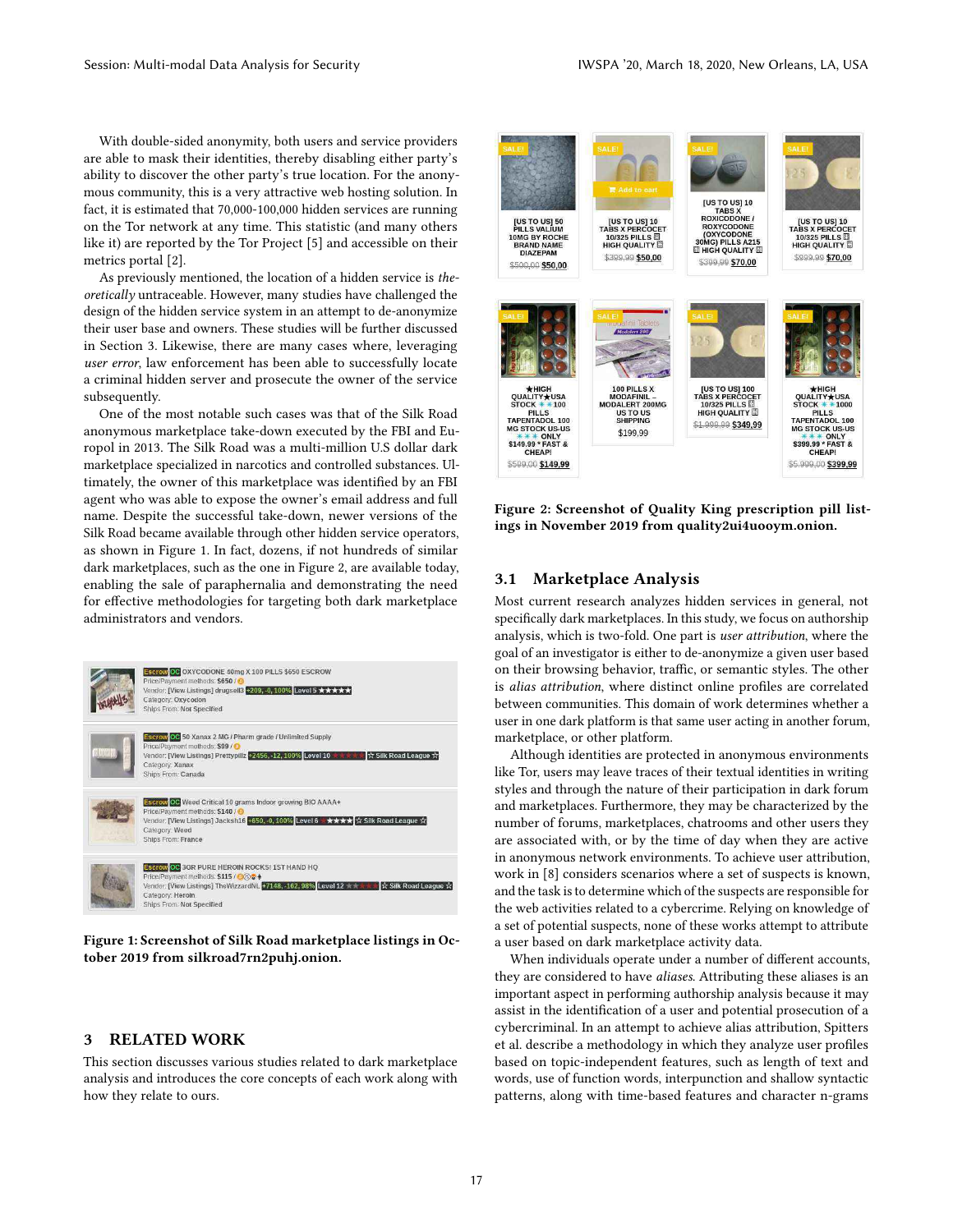[15]. Ultimately, this analysis is used to compute similarities between pseudo users and attribute aliases. The researchers achieved sufficient precision for small sets of forums and users, but underachieved in terms of recall, resulting in 25% and 45% in pseudo user set sizes of 177 and 25 respectively. Also, this model is not likely to be successful in marketplace settings where writing styles are less distinctive.

Another study [16] discusses the limitation of stylometric analysis in dark marketplaces. The success of text-based analysis, where users post rich and diverse text, is not possible in dark marketplaces since there is sparse text data available and the text usually reflects the product type instead of the vendor's writing style. Thus, the researchers proposed to fingerprint vendors by their photographic style instead, building a classifier to identify vendors with multiple accounts across several dark marketplaces based on high level features like object, scene, background, camera angle, and others. By considering image data, Wang et al. developed a highly accurate model to correlate vendor accounts. However, neither image metadata nor text-based data was considered in their classification, which might have improved their model's accuracy. Furthermore, their work relied on the content of the images. This requires substantial computing resources, which may not always be available in practice, especially in smaller, local investigative organizations.

A recent research was conducted using crypto-currency data to analyze dark marketplaces for buyer and seller de-anonymization[14]. In this work, Sima considers a single dark marketplace, Valhalla, and de-anonymizes users by analyzing scraped data against publicly available bitcoin data. This work resulted in an application that associated dark identities with related bitcoin addresses and transactions. However, since this research was based on a single dark marketplace, it does not address the specific dark vendor profiling objective of alias attribution.

As discussed, the existing work in marketplace analysis differ from our work as they are based on either text-based data, imagecontent, or crypto-currency data, whereas our work focuses on image metadata and image hashing for alias attribution across various dark marketplaces.

## 3.2 Image Analysis

Researchers in [9] used the same DNM Archive as used in this study to evaluate the prevalence of metadata by collecting all jpeg image files from the archive and extracting their metadata. In total, authors Lisker and Rose observed 223,471 unique photos from the entire DNM Archive, 229 of which contained GPS information, defining unique photos by the image file name. Since the authors did not consider any other file formats other than jpeg, data that was embedded in base64 encoding and data that was saved in PNG format was excluded from analysis. Also, in some cases, images can share the same filename despite being present under different listings and marketplaces. Thus, it is likely that many images were disregarded that were not actual duplicates, but perceived as such. To alleviate these problems, our study defined duplicate images by the listings they belonged to, rather than their titles, and considered all image formats, resulting in 297,922 unique images from a fraction of the DNM Archive, 5,944 of which contained metadata. The results of the metadata analysis in our work will be presented in Section 5.

Another contribution of our study is a determination of the best image hashing technique for DVP applications. Image hashes have been considered and compared beforehand to evaluate robustness against image modifications such as changes in brightness, contrast, scaling, and more [4], resulting in a determination of how often image modifications resulted in different hashes compared to that of the original source image. Such studies report Perceptual Hashing, PHASH, as the most robust hashing algorithm. In contrast, the work described in this paper aims to determine the accuracy in image matching based on image hashing without purposefully modifying images. Additionally, this paper considers dark marketplace image data specifically. Our study concludes that PHASH is the most effective hashing algorithm for DVP as well, which will be further detailed in Section 5.

## 4 METHODOLOGY

In this section, the research approach is discussed in steps. All code supporting this work was written in Python version 2.7.15.

#### 4.1 Dark Marketplace Dataset

The dataset pulled from the DNM Archive consists of 34.4 GB of zipped directories containing HTML, JavaScript, and styling files along with images. After extracting the zipped directories, 47 of the 74 download directories (totaling 667.6 GB) were determined to be useful for the DVP database (DVP DB). The remaining 27 directories (115 GB) were not processed into the DVP DB due to a number of factors including lack of image data or inconsistent HTML formatting which made organizing web scraped data into the DVP DB time consuming and futile. This is a limitation to this work since the DNM Archive used for this study was not considered in its entirety.

Each marketplace directory was then individually inspected for HTML formatting and directory hierarchy. Unfortunately, almost all marketplaces were scraped differently - some had photos saved into directories while others used base64 encoding in HTML, some organized listings into separate directories while others contained all listings under one directory, and so on. Each marketplace directory had to be processed with unique Python scripts. Furthermore, the amount of unique listings collected varied immensely between the marketplaces. For example, the Agora directory contained 116,858 unique listings, while the Bloomsfield directory contained only 8. Nonetheless, each marketplace directory was parsed to collect the same data per listing: product ID, marketplace, product name, vendor name, scrape date, and image path.

For base64 encoded images that were not originally stored in the directory, the Python scripts created a new PNG file in the current directory based on the base64 encoded data. Each image was further processed to check for metadata within the photos and hashed with each of the four different image hashing schemes considered in this study. Namely, the Python implementations of Average Hash (AHASH), Difference Hash (DHASH), Perception Hash (PHASH), and Wavelet Hash (WHASH) were considered for image hash analysis [1].

Any images or image paths that caused errors in processing, such as incorrect file extension and file not found, were not included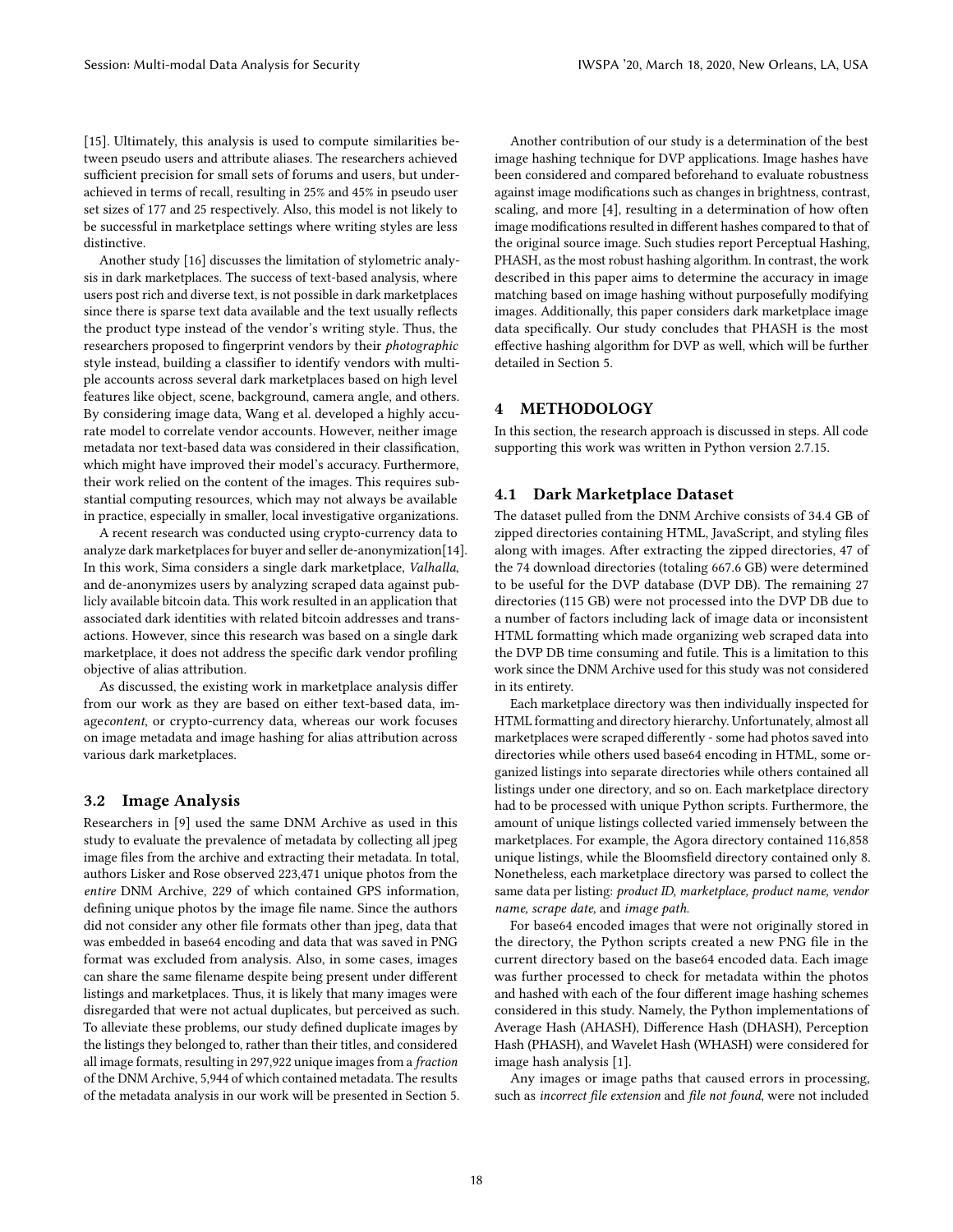in the DVP DB and therefore not considered for metadata and hash analysis.

#### 4.2 Image Hash Analysis Approach

To compare the image hashing techniques, a hash analysis was conducted. The goal was to determine which hashing technique was most accurate in calculating identical hashes for similar or equivalent dark marketplace images. Presumably, if a hash provides enough data to effectively represent images for the purpose of image matching, then the hash would be sufficient for investigating vendor aliases, rather than requiring an image in its entirety.

To evaluate the accuracy of this approach, images were first grouped by hash and hash type, such that if there were 10 images that produced the same AHASH value, then they were considered to belong to a single group. For each group, a Structural Similarity Index Metric (SSIM) [3] was calculated between each possible pair of images belonging to the said group. The SSIM is a metric that determines the percentage of similarity between photos. The more alike two photos are, the closer their SSIM value will be to 1.0. The more different two photos are, the closer their SSIM value will be to 0. Therefore, by incorporating SSIM calculations in the hash analysis, we were able to quantify the level of accuracy in using image hashes for image matching in dark marketplaces.

To explain further, let us consider a group of 10 images to be a part of group X sharing the AHASH, abc. For the hash analysis, each image in group X was paired with each other, such that SSIM values were calculated between unique image pairs  $X_1X_2$ ,  $X_1X_3$ ,  $X_1X_4$ , etc. Thus, the 10 images from group X resulted in 45 image pairs and 45 SSIM values. The 45 SSIM values would then be averaged and stored into a database such that a single entry in the database would contain data regarding the hash, the hash type, the average SSIM, and the number of pairs considered in calculating the average SSIM for a particular group.

Finally, after calculating average SSIM values for each group of unique hashes and hash types, an overall weighted average SSIM was calculated for each of the four hash types. The weighted average SSIM provides each groups' SSIM value a weight determined by the number of image pairs used to calculate it. This way, groups with a large number of images more heavily influenced the overall weighted averaged SSIM compared to groups with a small number of images. Figure 3 summarizes the workflow of image-based analysis conducted in this study.

#### 4.3 DVP Database

The DVP database (DVP DB) is a MySQL database organized into three tables, the first of which holds main listing data, such as listing ID, product ID, marketplace, product name, vendor, and scrape date. The second contains all image data, i.e. the image path, any metadata found, and the four hashes of the image. The final table is used to store all hash analysis data, i.e. the hash, hash type, number of images with said hash, the number of image pairs used in calculating the average SSIM, the number of pairs not used in the calculating of the average SSIM due to error, and the average SSIM for each hash. DVP DB contains no duplicate listings and was cleaned of any erroneous entries, such as having empty values



Figure 3: Workflow Summary of Image-Based Analysis for DVP.

for either product ID, marketplace, product name, vendor name, or scrape date.

## 5 EXPERIMENTAL RESULTS

Overall, the DVP DB consisted of data from 47 marketplaces with 400,741 product listings, 297,922 images, and 10,712 unique vendor names from 391 scrape dates. This shows that the majority of dark marketplace listings incorporate image data (approximately 75%). The following section discusses the results for the three contributions of this research based on the experimentation with the DVP DB.

#### 5.1 Top Dark Marketplaces

To determine the most meaningful marketplaces present in the DMN Archives, first each of the 47 marketplaces in DVP DB were ranked against each other using the following measures: number of listing entries, number of vendors, number of images, number of images with metadata, number of images with GPS coordinate data,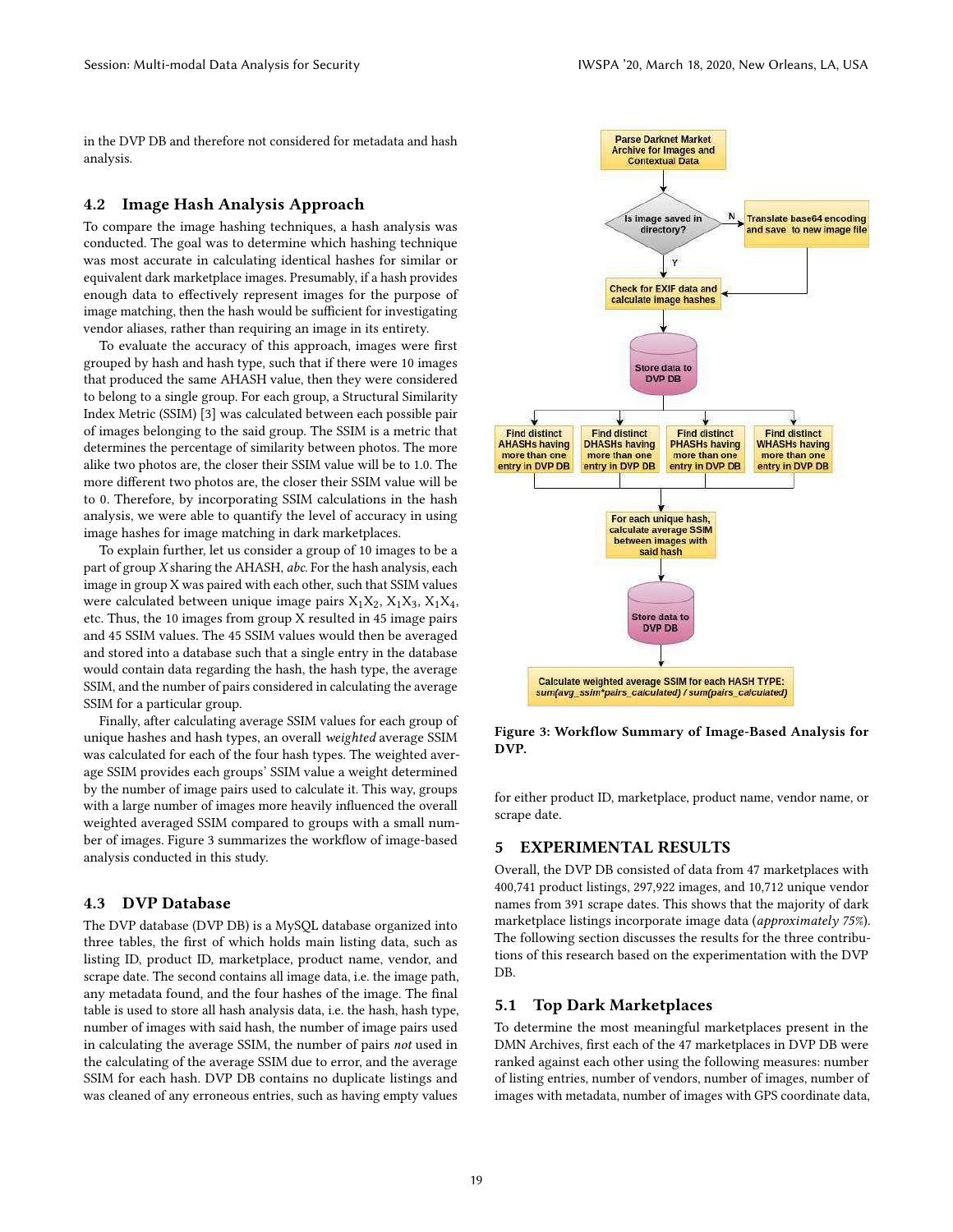proportion of images with metadata, and proportion of images with GPS coordinate data. Then, an average rank was calculated for each of the marketplaces using the seven aforementioned metrics, which denoted the overall significance of each marketplace in comparison with the others. Among all the dark marketplaces under study, Agora is found to be the most informative, with 116,858 entries and 64,535 images, 3.6% of which contained metadata. The remaining marketplaces are listed in Table 1 in order of their significance as determined by this study. This table can effectively serve as a reference for the most effective dark marketplaces present in the DMN Archives for future DVP research.

In addition, we also analyzed vendor names to determine the frequency of vendor names being shared across dark marketplaces. Interestingly, we found that names were frequently repeated across platforms, as shown in Table 2. While it is possible that individual vendors coincidentally shared the same name in separate marketplaces, this analysis supports the more likely presumption of dark marketplace overlap by multi-market vendors. Furthermore, this analysis supports the idea that image data used in conjunction with textual data can lead to more accurate DVP by verifying whether a repeated vendor name is simply a coincidence or a probable alias.

#### 5.2 Image Metadata

Beside image content, image files also hold information relevant to the image's production such as data on camera settings, camera brand and model, time of creation, GPS location, image creator and more, which can be embedded into image files. Evidently, such image metadata has the potential to present investigators with a plethora of identifiable evidence, which may lead to the de-anonymization of dark vendors.

In our case, of the 297,922 image files stored in DVP DB, 5,944 were found to contain some metadata (2.0% of all images). Table 3 summarizes the top marketplaces containing the highest proportion of images with metadata. Interestingly, 37 of the 47 marketplaces contained 0 images with metadata, suggesting those sites purposefully scraped images of their metadata upon uploading to the site as a precaution.

DVP DB images were further analyzed for the presence of GPS data embedded in images which could greatly assist investigators in identifying the physical locations of dark vendors. Of all DVP DB images, 828 were found to contain GPS data specifically (0.28% of all images). Though only few images contained metadata and GPS location data, collecting such information can aid in dark vendor profiling and locating. For example, in the case that a dark vendor under alias A uploads a photo to marketplace A, where metadata is automatically scraped, and the same vendor under alias B uploads the same photo to marketplace B, where metadata is not automatically scraped, correlating alias A and alias B through DVP could generate evidence (such as physical location) against alias A that would not have been generated had the correlation not been made. Therefore, despite the presence of metadata being limited, its significance and impact can be extended when considered in conjunction with alias attribution.

## 5.3 Image Hashing

The last goal of this study is to find an effective way to represent image data so that images listed may be used to correlate vendors without having to save or view image content. The DVP DB resulted in 76,261 unique AHASHes, 85,651 DHASHes, 80,321 PHASHes, and 75,114 WHASHes. Out of these, over 40,000 images per hash type were repeated at least once in the database. By running a hash analysis on DVP DB images, PHASH was determined as the most effective solution for image hashing in dark web applications. The complete results of the hash analysis are listed below in Table 4 in order of weighted SSIM. Again, the weighted average SSIM takes into account the number of image pairs considered when calculating average SSIM values per unique hash, and is therefore a more accurate calculation of hash type reliability.

## 6 LIMITATIONS AND FUTURE WORK

The main limitation within this work is in the DVP DB. While parsing the DNM Archives, any anomalous files which caused processing errors for unknown reasons or did not match the expected HTML formatting were passed over and not included in image metadata analysis and hash analysis. In addition, the amount of data provided by each of the DNM Archive marketplace datasets varies due to inconsistent scrape dates and listing quantities. As a future work, a dark web crawler can be developed which scrapes marketplace listings more frequently and systematically such that data acquired is better balanced and more representative of existing dark marketplaces in the wild and their vendors.

We have several immediate research plans to follow up. The top 30 DNM Archive marketplaces identified in this study will be used to parse text-based data in addition to image-based data for the purpose of designing machine learning based classifying techniques for alias attribution. Also, PHASH's of images will be used to represent image content rather than saving the image content itself, thereby avoiding both (a) legal issues caused by downloading and possessing exploitative imagery and (b) storage and processing overhead.

#### 7 CONCLUSION

Analyzing dark marketplaces is an imperative part of cyber criminal investigation and prosecution. However, due to the anonymous nature of the Tor network and hidden services, dark marketplace analysis is non-trivial. This research considers the task of alias attribution between dark vendors in dark marketplaces, i.e. Dark Vendor Profiling. Accurately determining alias vendors conducting business in multiple marketplaces will aid dark web investigations and lead to the de-anonymization of anonymous sellers of paraphernalia.

Whereas previous research relied on text-based content for alias attribution across hidden services, this research examines the availability and significance of image data for dark vendor profiling in Tor-based dark marketplaces specifically. Namely, this work determined the most informative dark marketplaces available from the public Darknet Market Archive dataset, evaluated the presence of metadata in dark marketplace images, and analyzed four image hashing techniques, leading to identifying Perceptual Hashing to be the most accurate technique for matching similar images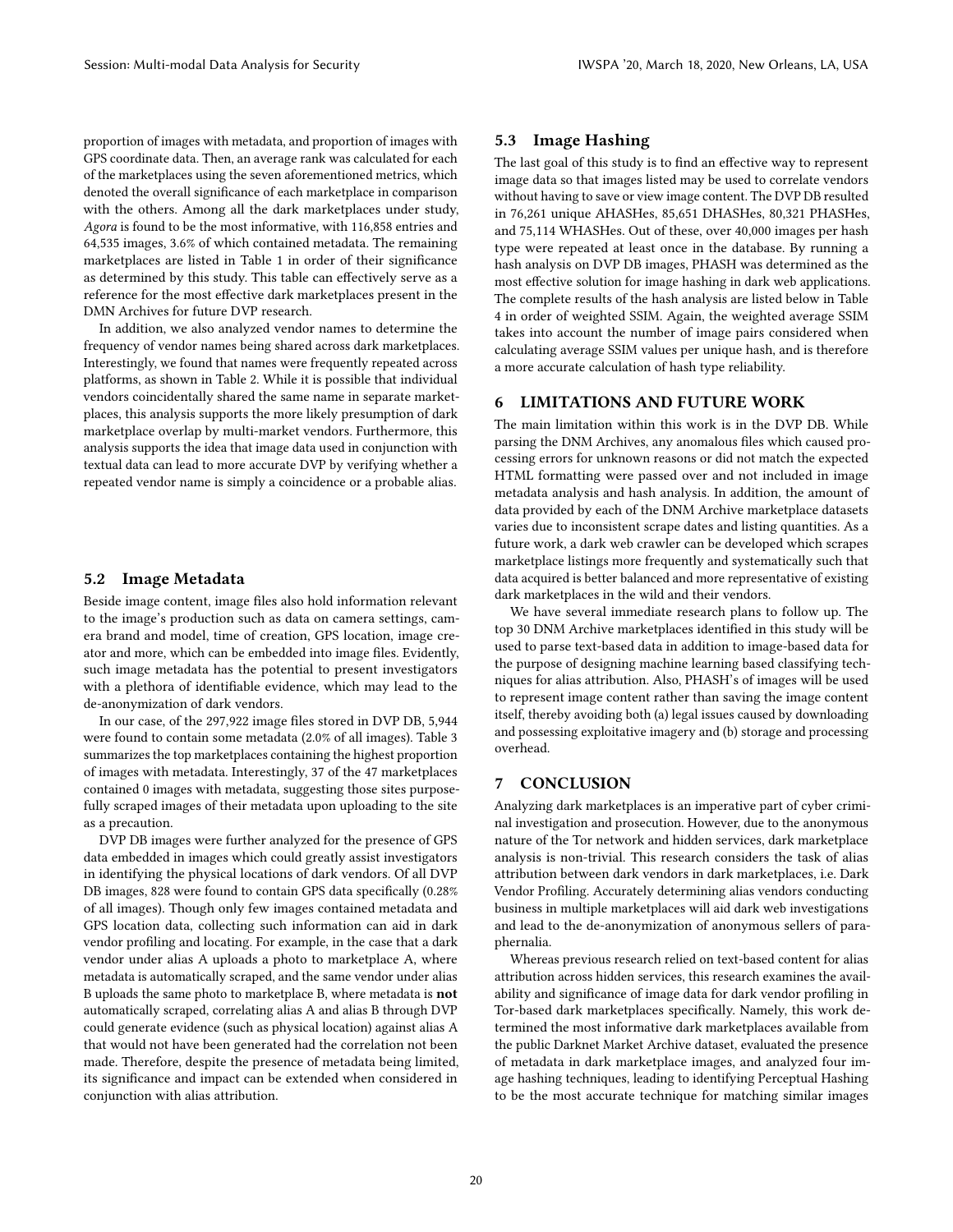| Marketplace               | # Listings               | # Vendors       | # Images         | # W/ Meta        | # W/GPS          | % W/ Meta | % W/ GPS |
|---------------------------|--------------------------|-----------------|------------------|------------------|------------------|-----------|----------|
| Agora                     | 116,858                  | 3,154           | 64,535           | 2,292            | 214              | 3.55%     | 0.33%    |
| <b>Blackbank Market</b>   | 12,852                   | 905             | 10,565           | 2,086            | 470              | 19.74%    | 4.45%    |
| Evolution                 | 89,208                   | 3,922           | 69,492           | 749              | 62               | $0.88\%$  | $0.07\%$ |
| Alphabay                  | 88,722                   | 1,446           | 79,060           | $\mathbf{0}$     | $\boldsymbol{0}$ | $0\%$     | $0\%$    |
| Pandora                   | 15,223                   | 516             | 15,066           | 11               | $\mathbf{0}$     | $0.07\%$  | $0\%$    |
| <b>Tor Escrow</b>         | 958                      | 185             | 866              | 241              | 43               | 27.83%    | 4.97%    |
| Abraxas                   | 16,641                   | 432             | 11,979           | $\mathbf{0}$     | $\boldsymbol{0}$ | $0\%$     | $0\%$    |
| Tor Market                | 1,502                    | 200             | 817              | 230              | 14               | $28.15\%$ | 1.71%    |
| Cloudnine                 | 10,952                   | 1,088           | 10,070           | $\boldsymbol{0}$ | $\mathbf{0}$     | $0\%$     | $0\%$    |
| Dream Market              | 7,251                    | 398             | 6,385            | $\mathbf{0}$     | $\mathbf{0}$     | $0\%$     | $0\%$    |
| Cryptomarket              | 4,422                    | 411             | 3,941            | $\boldsymbol{0}$ | $\mathbf{0}$     | $0\%$     | $0\%$    |
| Middle Earth              | 6,650                    | 359             | 6,167            | $\bf{0}$         | $\mathbf{0}$     | $0\%$     | $0\%$    |
| Andromeda                 | 3,054                    | 237             | 2,947            | $\boldsymbol{0}$ | $\boldsymbol{0}$ | $0\%$     | $0\%$    |
| Bluesky                   | 2,400                    | 213             | 2,089            | $\boldsymbol{0}$ | $\mathbf{0}$     | $0\%$     | $0\%$    |
| Oxygen                    | 2,212                    | 257             | 2,012            | $\mathbf{0}$     | $\mathbf{0}$     | $0\%$     | $0\%$    |
| Freebay                   | 507                      | 175             | 417              | 97               | 6                | 23.26%    | 1.44%    |
| Hydra                     | 2,282                    | 166             | 2,240            | $\bf{0}$         | $\boldsymbol{0}$ | $0\%$     | $0\%$    |
| Cannabis Road 2           | 1,537                    | 155             | 1,442            | $\boldsymbol{0}$ | $\boldsymbol{0}$ | $0\%$     | $0\%$    |
| Area51                    | 489                      | 74              | 479              | 89               | 6                | 18.58%    | 1.25%    |
| East India Company        | 1,429                    | 143             | 1,232            | $\boldsymbol{0}$ | $\mathbf{0}$     | $0\%$     | $0\%$    |
| The Real Deal             | 981                      | 82              | 873              | $\boldsymbol{0}$ | $\mathbf{0}$     | $0\%$     | $0\%$    |
| <b>Black Services</b>     | 639                      | 167             | 621              | $\boldsymbol{0}$ | $\mathbf{0}$     | $0\%$     | $0\%$    |
| The Marketplace           | 823                      | 124             | 584              | $\boldsymbol{0}$ | $\mathbf{0}$     | $0\%$     | $0\%$    |
| Amazon Dark               | 199                      | 41              | 190              | 57               | 5                | 30%       | 2.63%    |
| Haven                     | 741                      | 74              | 704              | $\boldsymbol{0}$ | $\mathbf{0}$     | $0\%$     | $0\%$    |
| Darkbay                   | 538                      | 124             | 533              | $\boldsymbol{0}$ | $\mathbf{0}$     | $0\%$     | $0\%$    |
| Cannabis Road 3           | 318                      | 95              | 258              | 3                | $\boldsymbol{0}$ | 1.16%     | $0\%$    |
| Panacea                   | 461                      | 21              | 459              | $\boldsymbol{0}$ | $\mathbf{0}$     | $0\%$     | $0\%$    |
| Silkstreet                | 35                       | 14              | 33               | 11               | $\overline{7}$   | 33.33%    | 21.21%   |
| Freemarket                | 169                      | 6               | 167              | 52               | $\mathbf{1}$     | 31.14%    | $0.6\%$  |
| Poseidon                  | 427                      | 17              | 427              | $\mathbf{0}$     | $\mathbf{0}$     | $0\%$     | $0\%$    |
| Torbazaar                 | 383                      | $27\,$          | 332              | $\bf{0}$         | $\boldsymbol{0}$ | $0\%$     | $0\%$    |
| Tochka                    | 197                      | 29              | 192              | $\mathbf{0}$     | $\boldsymbol{0}$ | $0\%$     | $0\%$    |
| 1776                      | 171                      | 37              | 170              | $\boldsymbol{0}$ | $\mathbf{0}$     | $0\%$     | $0\%$    |
| Darknet Heroes            | 207                      | $28\,$          | 153              | $\boldsymbol{0}$ | $\mathbf{0}$     | $0\%$     | $0\%$    |
| Deepzon                   | $\overline{56}$          | 6               | 55               | 19               | $\boldsymbol{0}$ | $34.55\%$ | $0\%$    |
| Dogeroad                  | 112                      | $28\,$          | 100              | $\boldsymbol{0}$ | $\boldsymbol{0}$ | $0\%$     | $0\%$    |
| <b>Underground Market</b> | 143                      | 20              | 112              | $\boldsymbol{0}$ | $\mathbf{0}$     | $0\%$     | $0\%$    |
| The Majestic Garden       | $\overline{\textbf{88}}$ | $\overline{16}$ | $\overline{63}$  | $\overline{0}$   | $\overline{0}$   | $0\%$     | $0\%$    |
| Horizon                   | 44                       | 11              | 44               | 2                | $\mathbf{0}$     | $4.55\%$  | $0\%$    |
| Cantina                   | 21                       | 9               | 19               | 5                | $\boldsymbol{0}$ | 26.32%    | $0\%$    |
| Topix2                    | 34                       | $24\,$          | $24\,$           | $\boldsymbol{0}$ | $\boldsymbol{0}$ | $0\%$     | $0\%$    |
| Sheep                     | 8048                     | 370             | $\boldsymbol{0}$ | $\boldsymbol{0}$ | $\boldsymbol{0}$ | $0\%$     | $0\%$    |
| Bloomsfield               | $\,8\,$                  | 3               | 8                | $\boldsymbol{0}$ | $\boldsymbol{0}$ | $0\%$     | $0\%$    |
| White Rabbit              | 313                      | 62              | 0                | $\boldsymbol{0}$ | $\boldsymbol{0}$ | $0\%$     | $0\%$    |
| Kiss                      | 415                      | $10\,$          | $\boldsymbol{0}$ | $\boldsymbol{0}$ | $\boldsymbol{0}$ | $0\%$     | $0\%$    |
| Greyroad                  | 21                       | 9               | $\boldsymbol{0}$ | $\boldsymbol{0}$ | $\boldsymbol{0}$ | $0\%$     | $0\%$    |

Table 1: DVP DB Marketplaces listed in order of significance in DVP DB by calculating an average rank over seven characteristics: number of listing entries, number of vendors, number of images, number of images with metadata, number of images with GPS coordinate data, proportion of images with metadata, and proportion of images with GPS coordinate data.